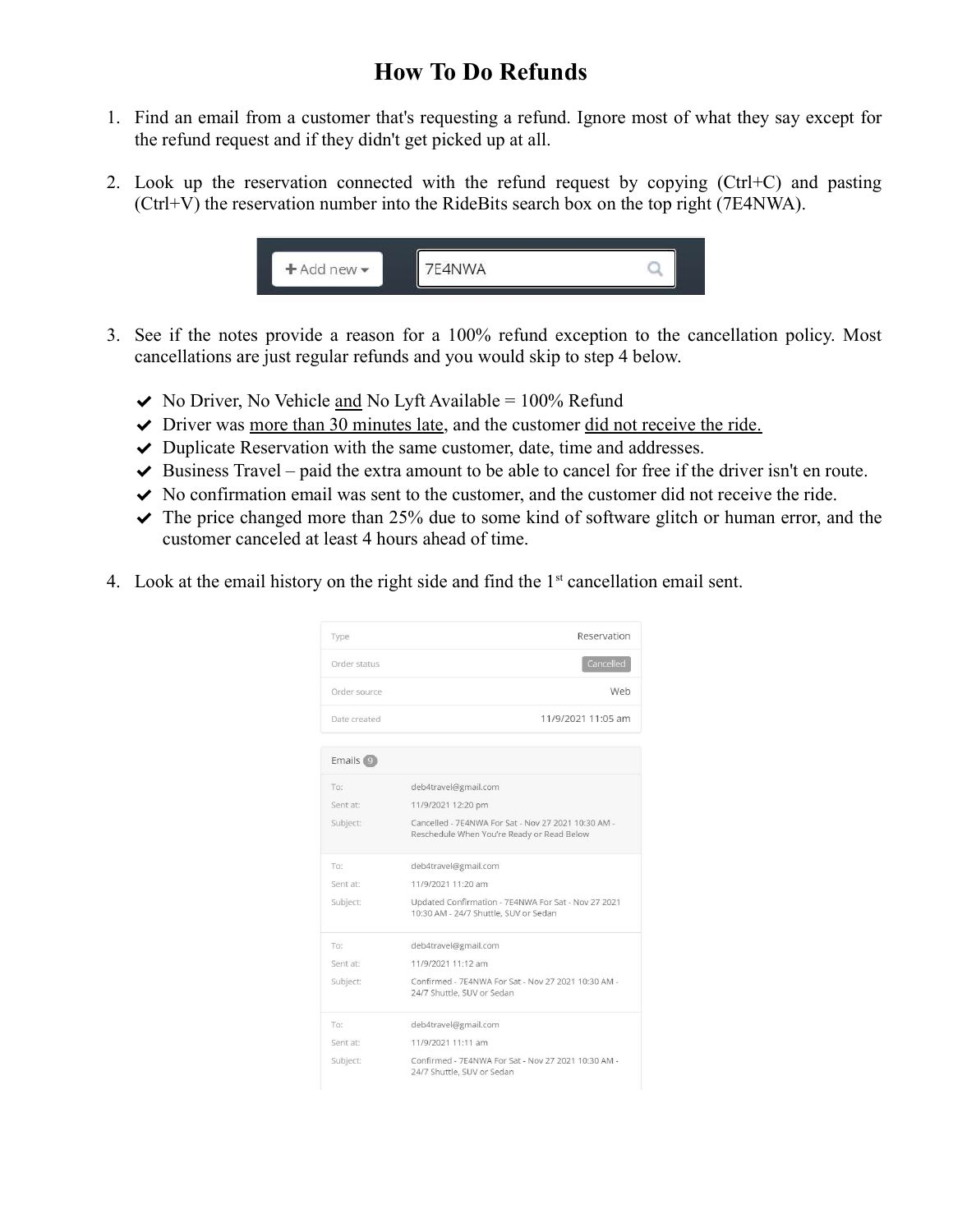- 5. Compare the date and time the cancellation email was sent (Sent at: 11/9/2021 12:20 pm) to the date and time of the pickup (Nov 27 2021 10:30 AM).
	- $\blacktriangleright$  > 48 Hours = 70% Refund (The correct answer is more than 48 Hours = 70% Refund)
	- $\blacktriangleright$  24 Hours = 60% Refund
	- $\blacktriangleright$  > 4 Hours = 50% Refund
	- $\blacktriangleright$  < 4 Hours = 0% Refund
- 6. Login into Braintree in Arizona or Texas depending on which state the reservation is in. Your login will determine which state it takes you to.

| $\leftarrow$ $\rightarrow$ C | $\bullet$ $\bullet$ $\bullet$ $\bullet$ $\bullet$ Paused<br>÷<br>braintreegateway.com/login<br>$\mathbf{a}$<br>$O_T$ $\star$ |
|------------------------------|------------------------------------------------------------------------------------------------------------------------------|
| <b>Braintree</b>             | <b>Get Help</b><br>A PayPal Service                                                                                          |
|                              |                                                                                                                              |
|                              | Log into                                                                                                                     |
|                              | <b>Braintree</b>                                                                                                             |
|                              | Username                                                                                                                     |
|                              | $\mathbf{i}$                                                                                                                 |
|                              | Password                                                                                                                     |
|                              | Forgot                                                                                                                       |
|                              | Log In                                                                                                                       |
|                              |                                                                                                                              |

7. Copy (Ctrl+C) the Braintree payment code from the reservation in RideBits (2thm8xvw).

If the payment code doesn't bring up anything, make sure you are in the right state, then use the customer number on the top right instead. If that doesn't work, try a transaction search using the payment amount exactly like 198.09 to 198.09.

|                                                            | Subtotal            | \$161.18           |                 |
|------------------------------------------------------------|---------------------|--------------------|-----------------|
|                                                            | Tip                 | \$24.18 (15.0%)    |                 |
|                                                            | Tax                 | $$12.73$ $(7.9\%)$ |                 |
|                                                            | Invoice Total       | \$198.09           |                 |
| Payments                                                   |                     |                    | Add new payment |
| Credit Card<br>Credit card payment REF: Braintree: 2thm8xw | \$198.09            |                    | Edit Delete     |
|                                                            | Total payments      | \$198.09           |                 |
|                                                            | Outstanding balance | \$0.00             |                 |
|                                                            |                     |                    |                 |

and paste it into the Braintree search box, then hit enter.

Note: Usually there's just one payment code, but sometimes there are two meaning there was more than one payment. If this is the case, we figure out the correct refund amount from the Invoice Total not the payment, refund the smaller payment, and then part of the larger payment to refund the correct amount.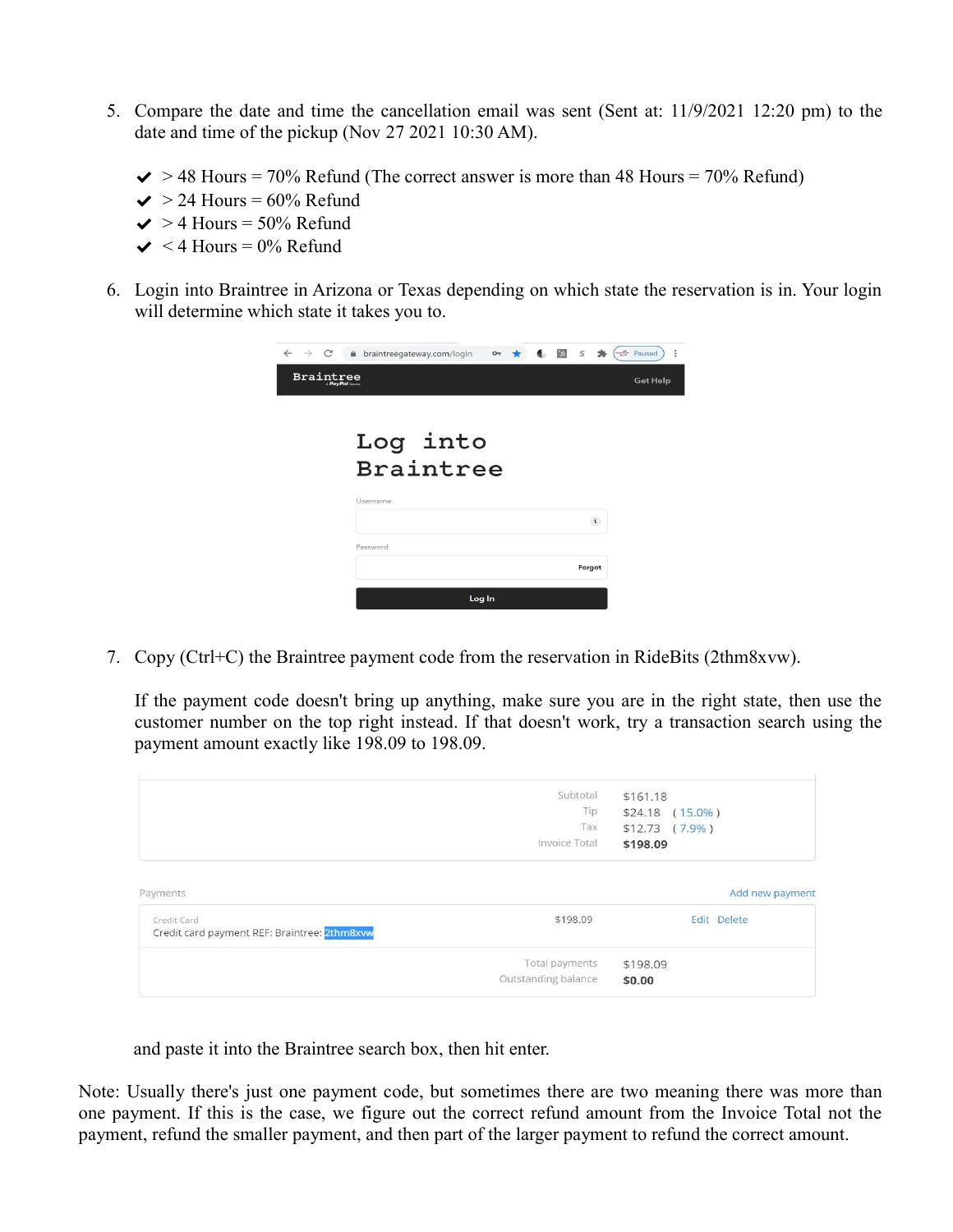

8. Click on the blue ID link to open the payment.

| <b>Search Results</b>                         |      |               |          |
|-----------------------------------------------|------|---------------|----------|
| <b>Results</b>                                |      |               |          |
| <b>Found 1 Transaction</b><br><b>Download</b> |      |               |          |
| Amount                                        | Type | <b>Status</b> | ID       |
| \$198.09 USD                                  | Sale | Settled       | 2thm8xvw |

9. See if a refund was already processed. (Wasn't done in this example). If not, then open the calculator on your computer and multiply the amount times .70, .60 or .50 to get the correct refund amount. For example,  $198.09 \text{ X}$ . 70 = 138.66 Refund (.70 is the same thing as 70%)

| в<br>Home<br><b>Transactions</b><br>Vault<br>Reports                                                     | Subscriptions                               |
|----------------------------------------------------------------------------------------------------------|---------------------------------------------|
| <b>Transactions</b>                                                                                      | <b>Payment Contexts</b>                     |
| <b>Transaction Detail For ID: 2thm8xvw</b><br><b>Refund</b><br>Receipt<br><b>Transaction Information</b> |                                             |
|                                                                                                          |                                             |
| Merchant                                                                                                 | <b>Airport Shuttle of Phoenix</b>           |
| Merchant Account                                                                                         | airportshuttleofphoenix                     |
| <b>Transaction Type</b>                                                                                  | sale                                        |
| Amount                                                                                                   | \$198.09 USD                                |
| Transaction Date $(2)$                                                                                   | Nov 25 2021, 12:20 PM MST                   |
| Order ID                                                                                                 | 7E4NWA                                      |
| Status                                                                                                   | Settled                                     |
| Settlement Batch                                                                                         | 2021-11-26_airportshuttleofphoenix_j2d54m6v |
| Processor Authorization Code                                                                             | 00125D                                      |

10. Click the RED "Refund" button and type 138.66 over the 198.09 amount, then click the black "Refund" button to process the refund.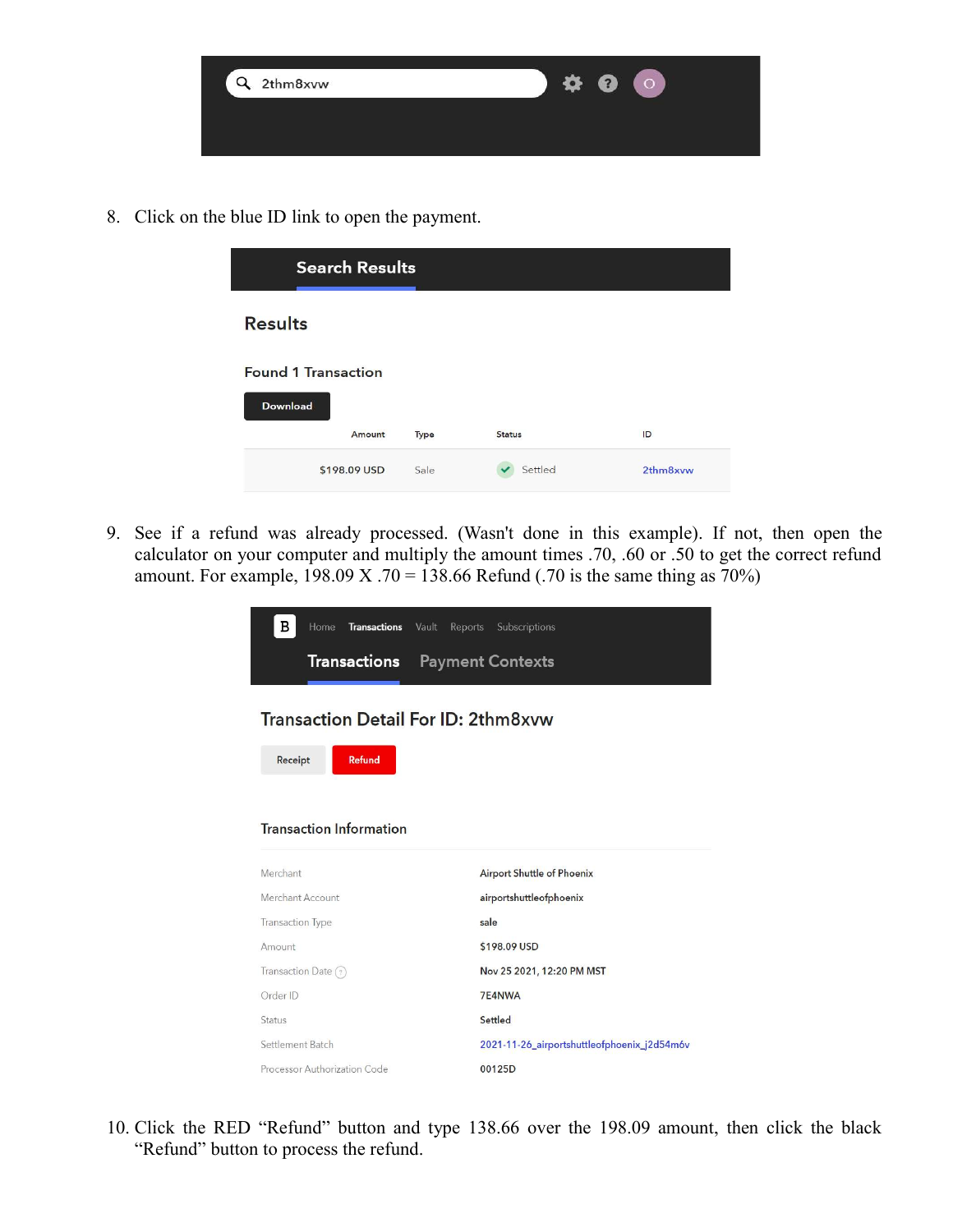Note: 100% refunds are rare, so only use the exceptions provided on step 3. Don't assume that customers are always telling the truth. Most of the time you can prove it one way or the other by doing a little research.

11. Record the Refund in RideBits – go back to the reservation all the way to the bottom and click "add new payment". Type the amount you refunded as a negative number in the box and save. If you did it right, the reservation will now say partially paid.

| Payment     |                             | $\times$ |
|-------------|-----------------------------|----------|
| Type        | Credit Card<br>$\checkmark$ |          |
| Description | Refund                      |          |
| Payment ref |                             |          |
| Amount      | $$\mathsf{S}$$<br>$-138.66$ |          |
|             |                             | ler      |
|             | Save payment<br>Close       |          |
|             | <b>THE MANY</b>             |          |

12. Now select the refund processed email and send.

| $\mathscr{C}$ Edit trip details | & Customer                      | <b>画 Delete Order</b><br>$\blacktriangleright$ Email customer $\blacktriangleright$                  |  |
|---------------------------------|---------------------------------|------------------------------------------------------------------------------------------------------|--|
|                                 | <b>A</b> Print<br>Set Or<br>Cop | Driver Name and Phone Number<br>Luggage<br>Cancellation<br>Confirmation<br>Airline or Flight Missing |  |
|                                 |                                 | Receipt<br>5 Star Review                                                                             |  |
| <b>Billing information</b>      |                                 | Quote<br>Card Declined                                                                               |  |
| Card $#$                        |                                 | Updated Confirmation                                                                                 |  |
| Card expires                    |                                 | Refund Not Eligible - Daniel Only<br>Address Incomplete                                              |  |
| Card type                       |                                 | Refund Processed - Daniel Only<br>New Driver                                                         |  |
| Braintree Cust #                |                                 | 6732803058                                                                                           |  |